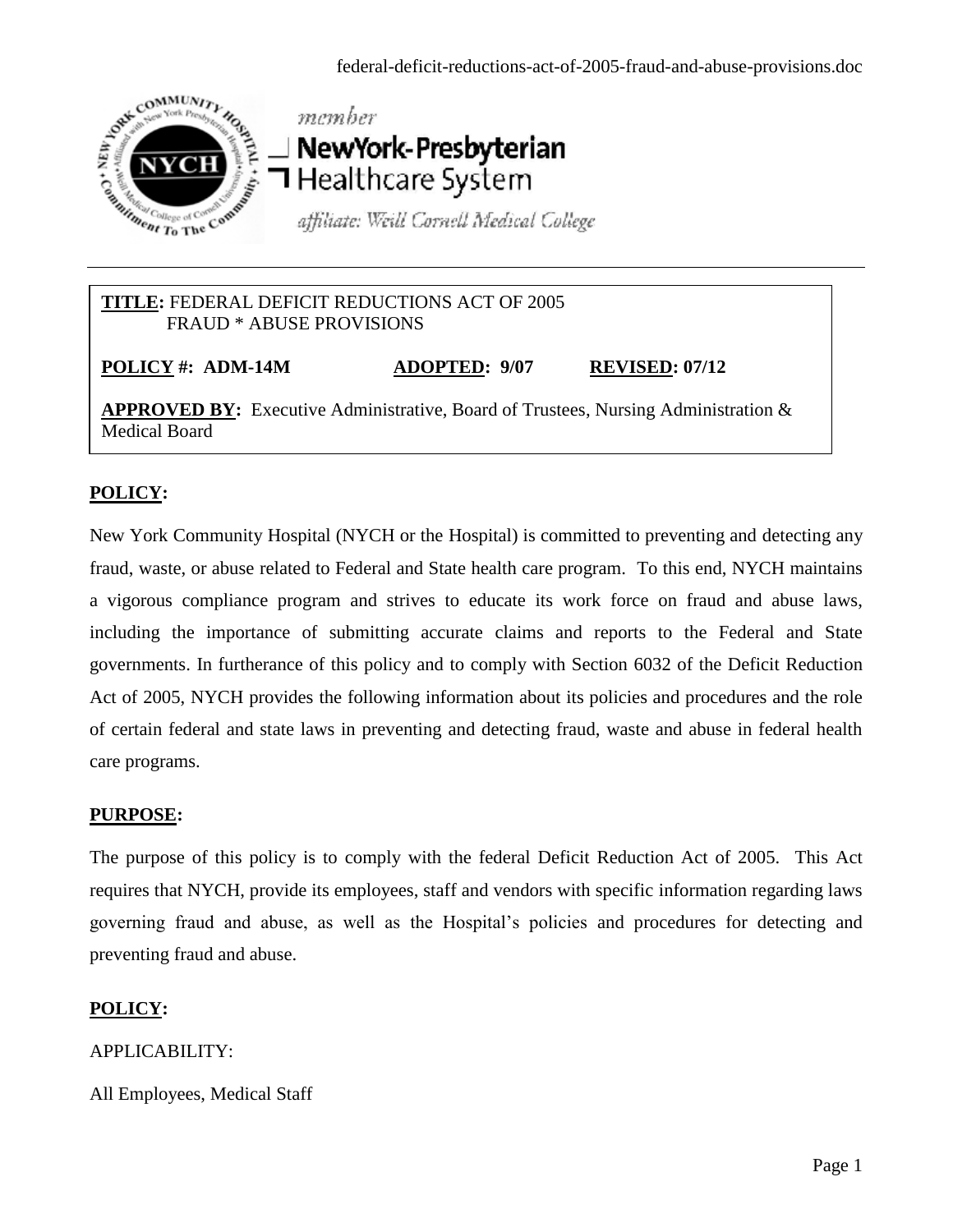## **PROCEDURE:**

NYCH has instituted a compliance program for detecting and preventing fraud. The Office of Corporate Compliance oversees the program and, depending on the nature of allegations raised, works collaboratively with the Internal Auditors and the outside legal Counsel as necessary to conduct investigations in these areas.

As part of the commitment to ethical and legal conduct, employees are required to bring immediately to the attention of their supervisor, the Corporate Compliance Office

information regarding suspected improper conduct. Employees may also call the Compliance Helpline at (888) 309-1565 to discuss concerns about possible violations of the law or institutional policy. NYCH will investigate allegations of fraud, waste, or abuse swiftly and thoroughly and will do so through its internal compliance programs and processes. To ensure that the allegations are fully and fairly investigated, the Hospital requires that all employees fully cooperate in the investigation.

NYCH devotes substantial resources to investigate allegations of fraud and abuse and, therefore, believes that all employees should bring their concerns to the institution first so it can redress and correct any fraudulent activity. Any employee who reports such information will have the right and opportunity to do so anonymously and will be protected against retaliation for coming forward with such information both under NYCH's internal compliance policies and procedures and Federal and State law. However, NYCH retains the right to take appropriate action against an employee who has participated in a violation of Federal or State law or hospital policy.

While the Hospital expects its employees to bring their concerns to it, certain State and Federal laws discussed more fully below provide that any private citizen may bring their concerns of fraud and abuse directly to the government. Please note, however, that an employee who fails to report suspected or known violations of the law or Hospital policies and procedures may be subject to corrective action.

A Summary of Federal and State Laws regarding Fraud and Abuse is attached to this Policy. Further information and materials relating to the Hospital's policies for detecting and preventing fraud are available on the NYCH Infonet. The Hospital Policies and Procedures which address this issue are as follows:

Billing and Claims Reimbursement Code of Conduct Conflict of Interest Corporate Compliance Auditing and Monitoring Corporate Compliance Plan Employee Compliance Training Financial Policies Non-Retaliation Organization Ethics Sanction Screening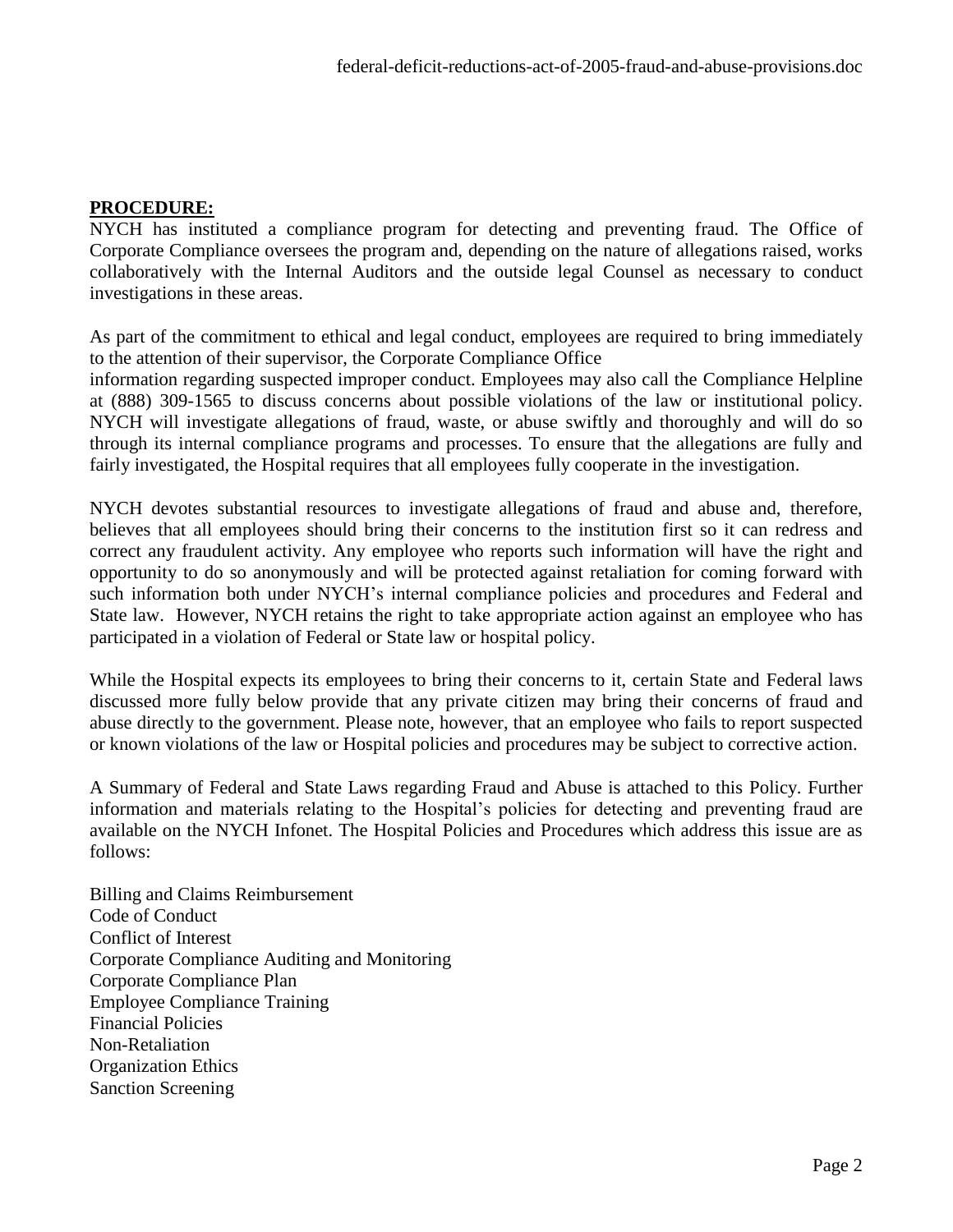**RESPONSIBILITY:** Office of Corporate Compliance

**REFERENCES:** Deficit Reduction Act of 2005

**POLICY DATES:** Issued: September 2007 Revised: July 2012

## **FEDERAL & NEW YORK STATUTES RELATING TO FILING FALSE CLAIMS**

## **I. FEDERAL LAWS**

#### **False Claims Act (31 USC §§3729-3733**

#### **The False Claims Act ("FCA") provides in pertinent part, that:**

Any person who (1) knowingly presents, or causes to be presented, to an officer or employee of the United States Government… .a false or fraudulent claim for payment or approval; (2) knowingly makes, uses or causes to be made or used, a false record or statement to get a false or fraudulent claim paid or approved by the Government; (3) conspires to defraud the Government by getting a false or fraudulent claim paid or approved by the Government… or (7) knowingly makes, uses, or causes to be made or used, a false record or statement to conceal, avoid, or decrease an obligation to pay or transmit money or property to the Government.

\*\*\*

is liable to the United States Government for a civil penalty of not less than \$5,000 and not more than \$10,000, plus 3 times the amount of damages which the Government sustains because of the act of that person….

For purposes of this section, the terms "knowing and "knowingly" mean that a person, with respect to information (1) has actual knowledge of the information, (I2) acts in deliberate ignorance of the truth or falsity of the information; or (3) acts in reckless disregard of the truth or falsity of the information and no proof of specific intent to defraud is required (31 U.S.C. §3729)

The False Claims Act imposes liability on any person who submits a claim to the federal government that he or she knows (or should know) is false. An example may be a physician who submits a bill to Medicare for medical services she knows she has not provided. The False Claims Act also imposes liability on an individual who knowingly submits a false record in order to obtain payment from the government. An example may be a government contractor who submits records that he knows (or should know) are false and that falsely indicate compliance with certain contractual or regulatory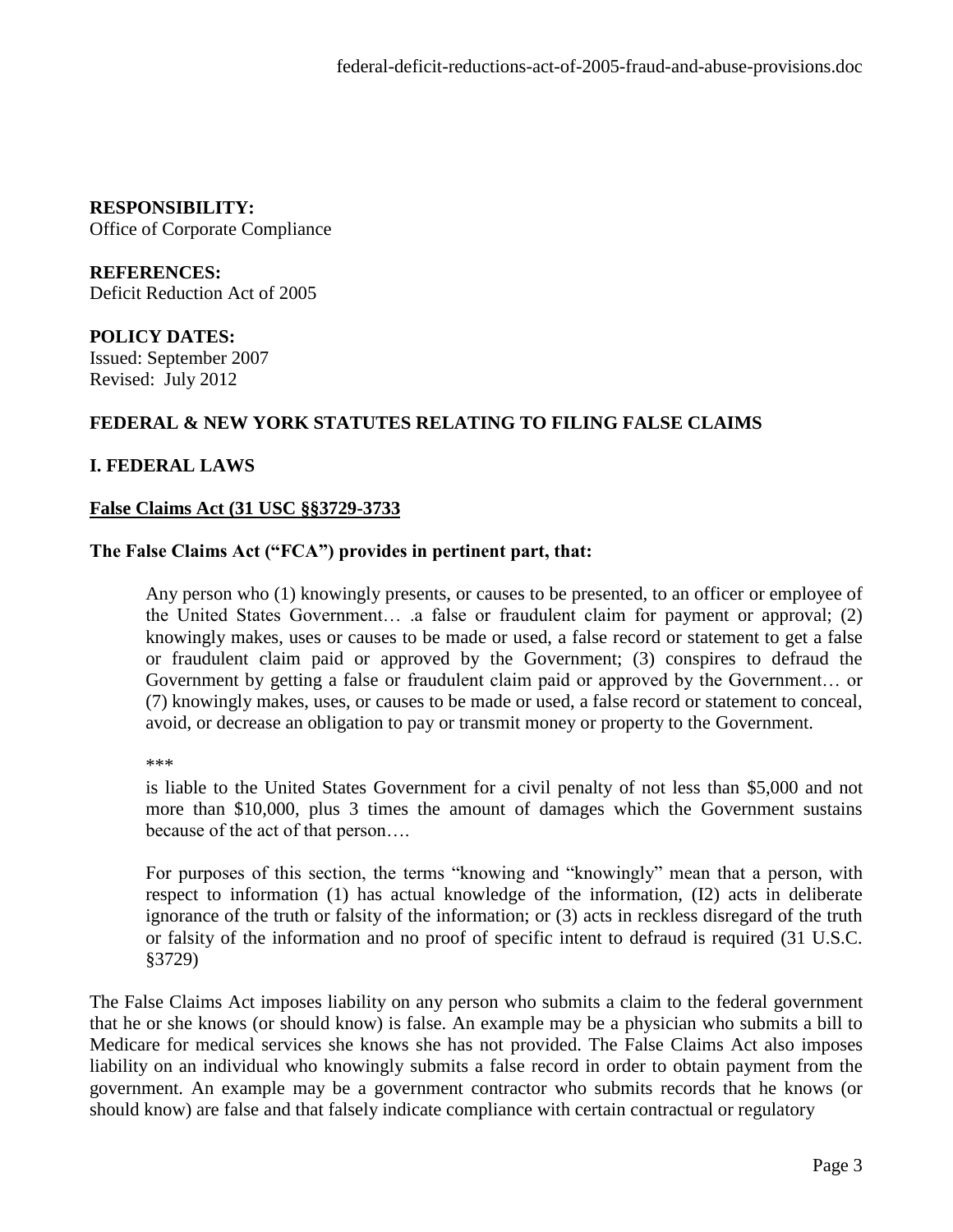requirements. The third area of liability includes those instances in which someone may obtain money from the federal government to which he may not be entitled, and they uses false statements or records in order to retain the money. An example may bar a hospital that obtains interim payments from Medicare throughout the year, and then knowingly files a false cost report at the end of the year in order to avoid making a refund to the Medicare program.

The FCA provides that private parties may bring a lawsuit on behalf of the United States. Such person, known as "qui tam relators," may share in a percentage of the proceeds from an FCA action or settlement. A qui tam relator, when the Government has intervened in the lawsuit, may receive at least 15 percent but not more than 25 percent of the proceeds of the FCA action depending upon the extent to which the relator substantially contributed to the prosecution of the action. When the Government does not intervene, the relator may receive an amount that the court decides is reasonable and shall be not less than 25 percent and not more than 30 percent.

## **Administrative Remedies for False Claims (31 USC Chapter 38, §§3801-3812)**

This statute allows for administrative recoveries by federal agencies. If a person submits a claim that the person knows is false or contains false information, or omits material information, then the agency receiving the claim may impose a penalty of up to \$5,000 for each claim, plus an amount equal to twice the amount of the claim.

## **II. NEW YORK STATE LAWS**

## **A. CIVIL AND ADMINISTRATIVE LAWS**

#### **NY False Claims Act (State Finance Law, §§187-194)**

The NYS False Claims Act is similar to the federal False Claims Act. It imposes penalties and fines on individuals and entities that file false or fraudulent claims for payment from any state or local government, including health care programs such as Medicaid. The penalty for filing a false claim is \$6,000-\$12,00 per claim and the recoverable damages are between two and three times the value of the amount falsely received. In addition, the party that files the false claim may have to pay the government's legal fees.

Private individuals may file lawsuits in state court on behalf of state or local government parties. If, as a result of the lawsuit, the party that files a false claim is required to make payments back to the government, the person who initiated the case may recover 25- 30% of the proceeds if the government did not participate in the lawsuit, or 15-25% if the government did participate.

## **Social Services Law §145-b False Statements**

It is a violation of this law to knowingly obtain or attempt to obtain payment for items or services furnished under any Social Services program, including Medicaid, by use of a false statement, deliberate concealment, or other fraudulent scheme or device. The State, the local Social Services district, and the Department of Health may recover amounts incorrectly paid and impose fines and penalties.

#### **Social Services Law §145-c Sanctions**

The law provides for sanctions to be imposed on a person who applies for or receives public assistance, including Medicaid, by intentionally making a false or misleading statement.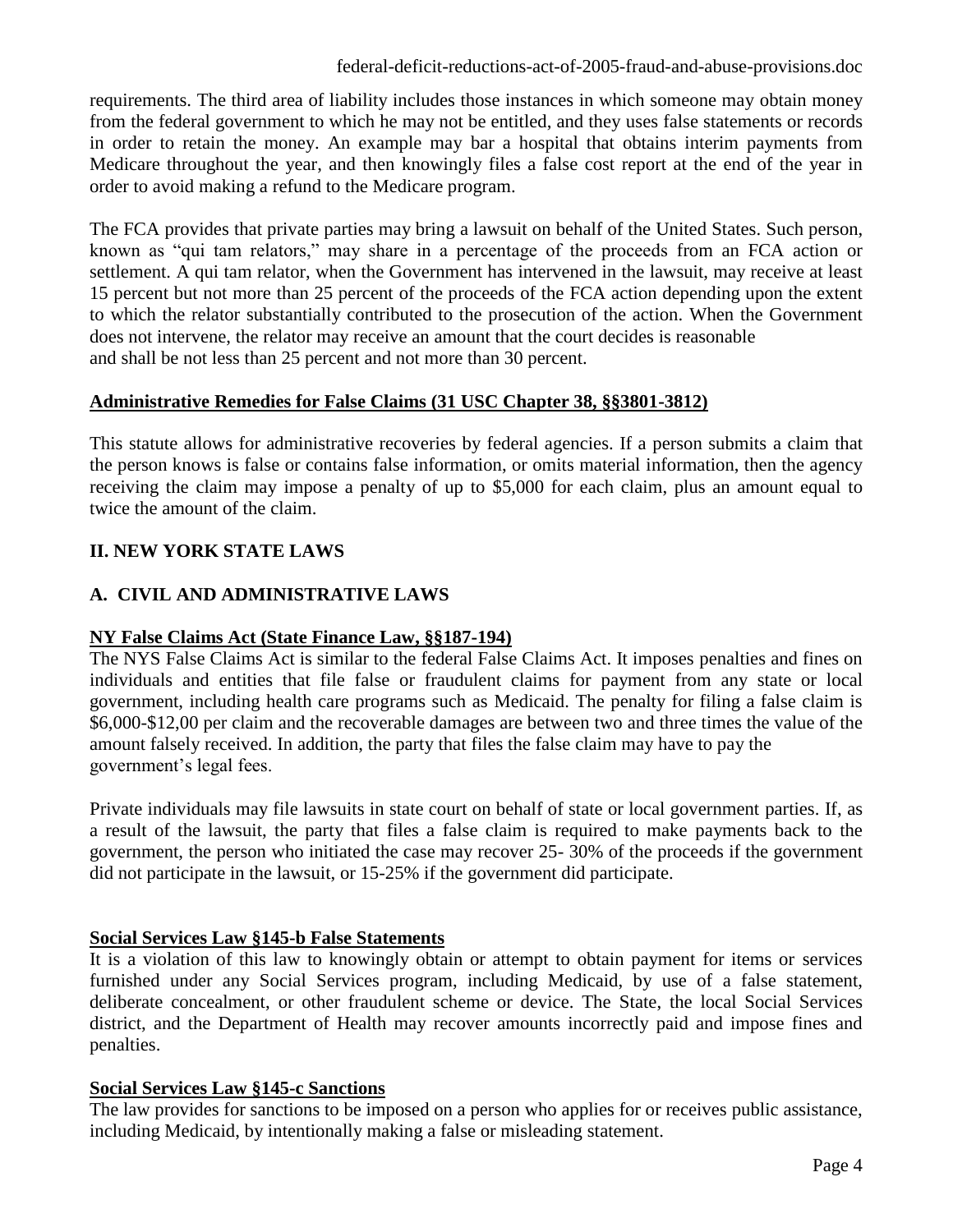## **B. CRIMINAL LAWS**

#### **Social Services Law §145 Penalties**

Any person who submits false statements or deliberately conceals material information in order to receive public assistance, including Medicaid, is guilty of a misdemeanor.

#### **Social Services Law §366-b Penalties for Fraudulent Practices**

Any person who obtains or attempts to obtain, for himself or others, medical assistance by means of a false statement, concealment of material facts, impersonation or other fraudulent means is guilty of a misdemeanor.

Any person who, with intent to defraud, presents for payment any false or fraudulent claim for furnishing services, knowingly submits false information to obtain greater Medicaid compensation, or knowingly submits false information in order to obtain authorization to provide items or services is guilty of a misdemeanor.

#### **Penal Law Article 155, Larceny**

The crime of larceny is committed by a person who, with intent to deprive another of his property, obtains, takes or withholds the property byh means of trick, embezzlement, false pretense, false promise, including a scheme to defraud, or other similar behavior. Larceny has been changed in some Medicaid fraud cases.

#### **Penal Law Article 175, False Written Statements**

This law establishes criminal penalties for falsifying business records and offering false instruments to a government agency.

## **Penal Law Article 176, Insurance Fraud,**

This law establishes criminal penalties for insurance fraud, including false claims to Medicaid and other health insurers.

## **Penal Law 177, Health Care Fraud,**

This law establishes criminal penalties for fraudulent claims for health insurance payment, including Medicaid.

## **III WHISTLEBLOWER PROTECTION**

## **Federal False Claims Act (31 U.S.C. §3730(h)**

The FCA provides protection to gui tam relators who are discharged, demoted, suspended, threatened, harassed, or in any other manner discriminated against in the terms and conditions of their employment as a result of their furtherance of an action under the FCA. Remedies include reinstatement with comparable seniority as the qui tam relator would have had but for the discrimination, two times the amount of any back pay, interest on any back pay, and compensation for any special damages sustained as a result of the discrimination, including litigation costs and reasonable attorney's fees.